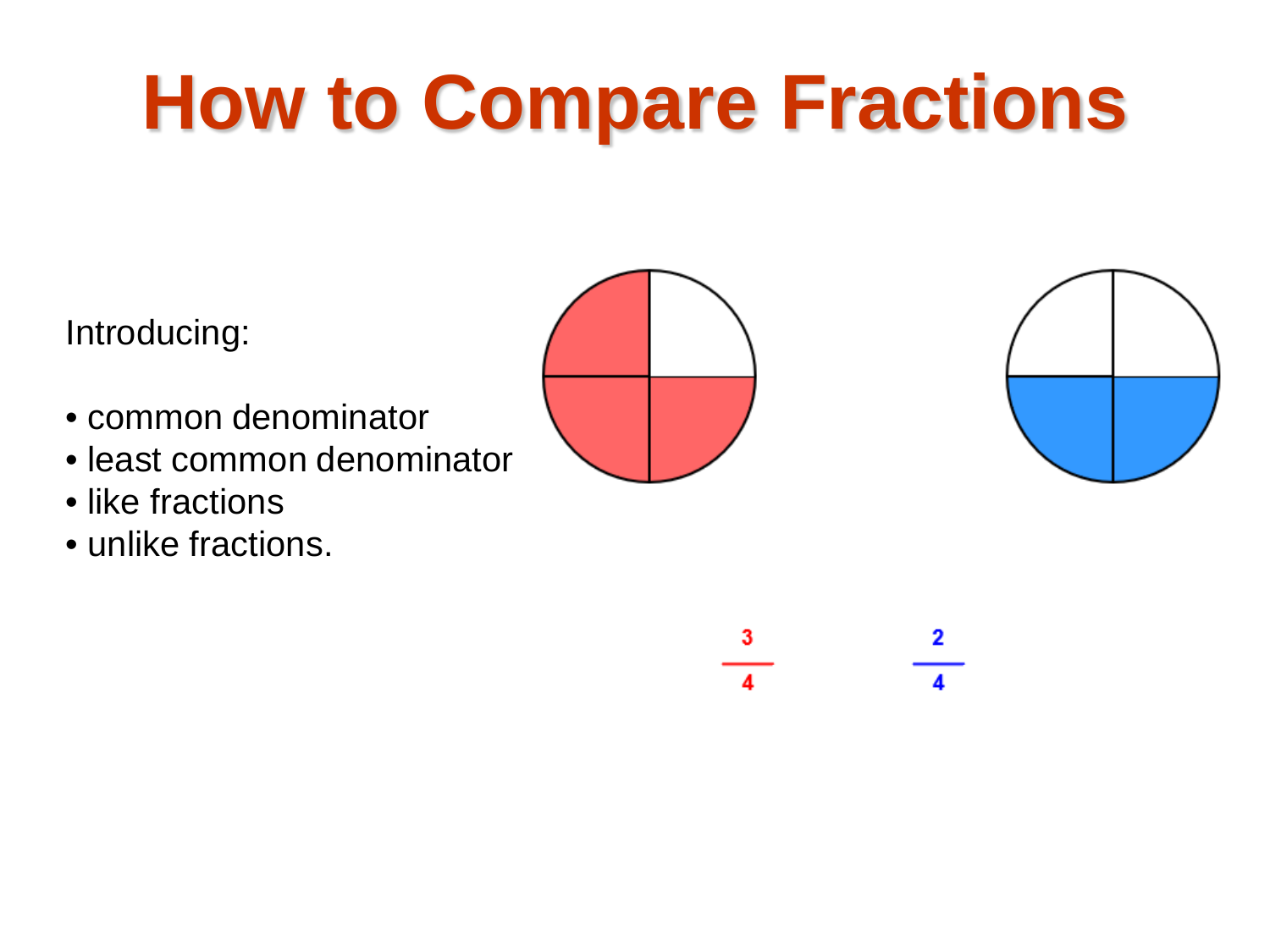

The fractions **<sup>3</sup>**/**<sup>4</sup>** and **<sup>2</sup>**/**<sup>4</sup>** have the same denominator. Fractions with the same denominators are *like fractions*.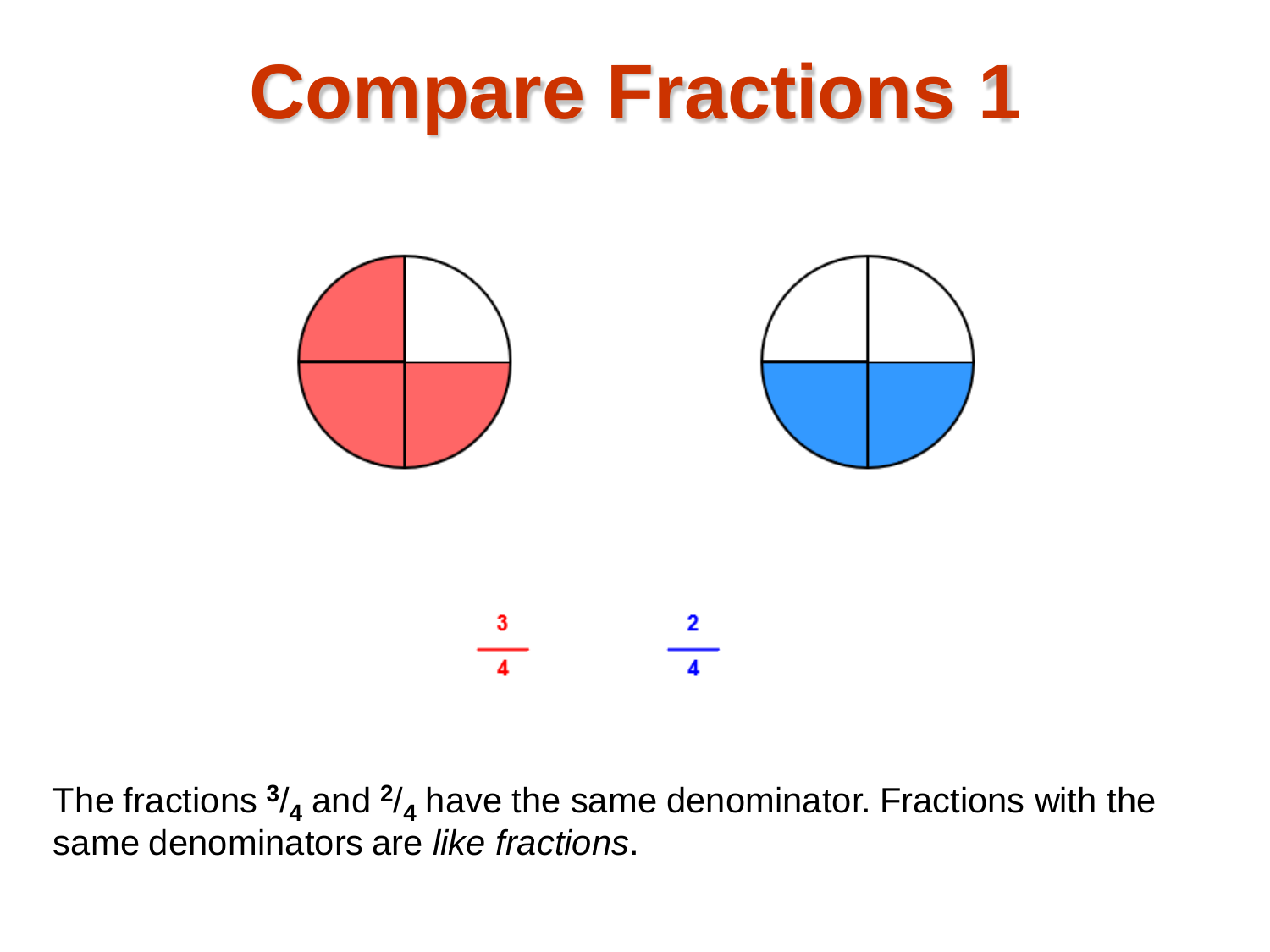

If denominators are the same, the fraction with the larger numerator is larger. So  $\frac{3}{4}$  is larger than  $\frac{2}{4}$ .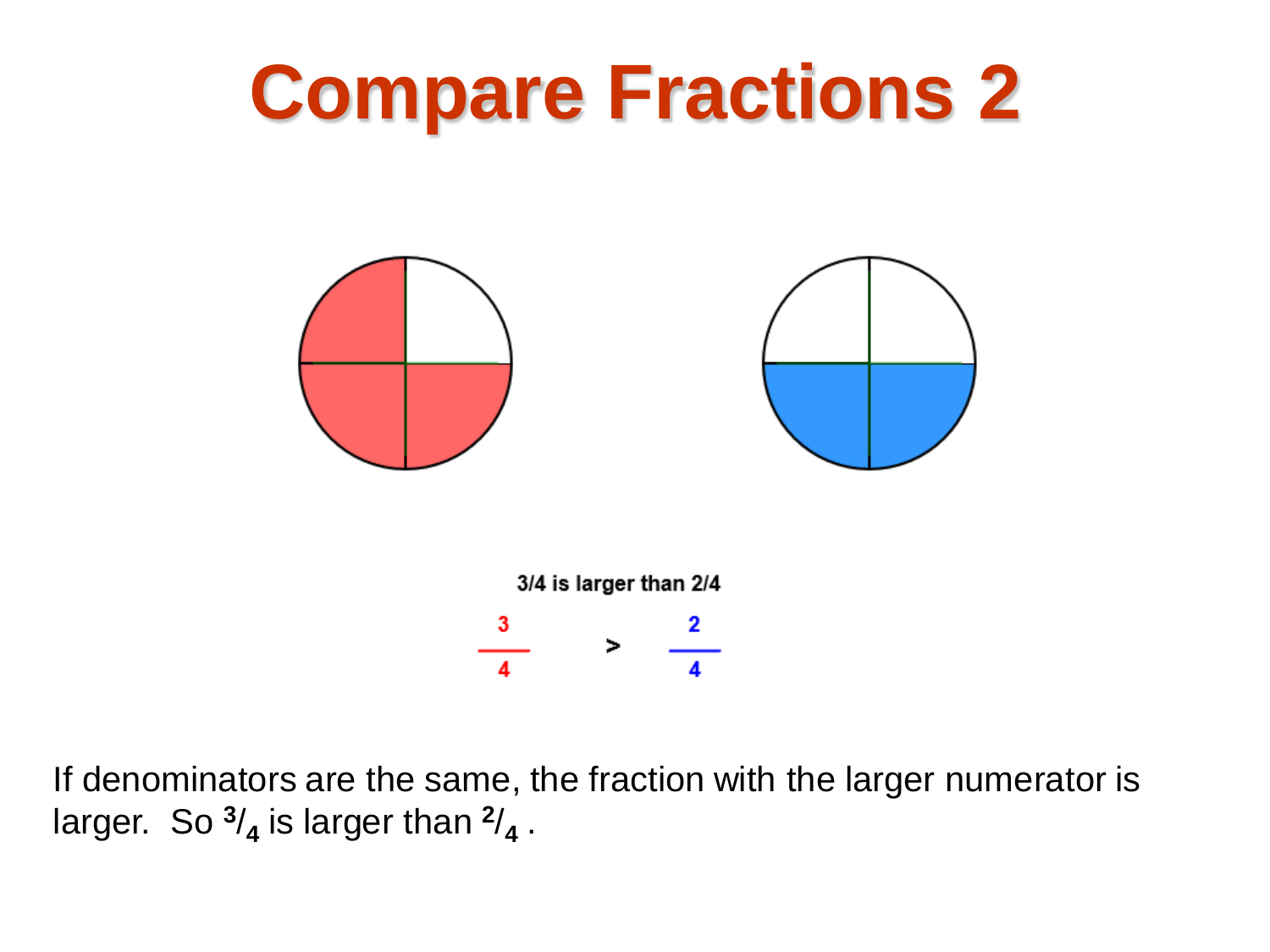

**<sup>9</sup>**/**<sup>16</sup>** and **<sup>7</sup>**/**<sup>16</sup>** are *like fractions*. The numerator 9 in **<sup>9</sup>**/**16** is larger than the numerator 7 in  $\frac{7}{16}$ , so  $\frac{9}{16}$  larger than  $\frac{7}{16}$ .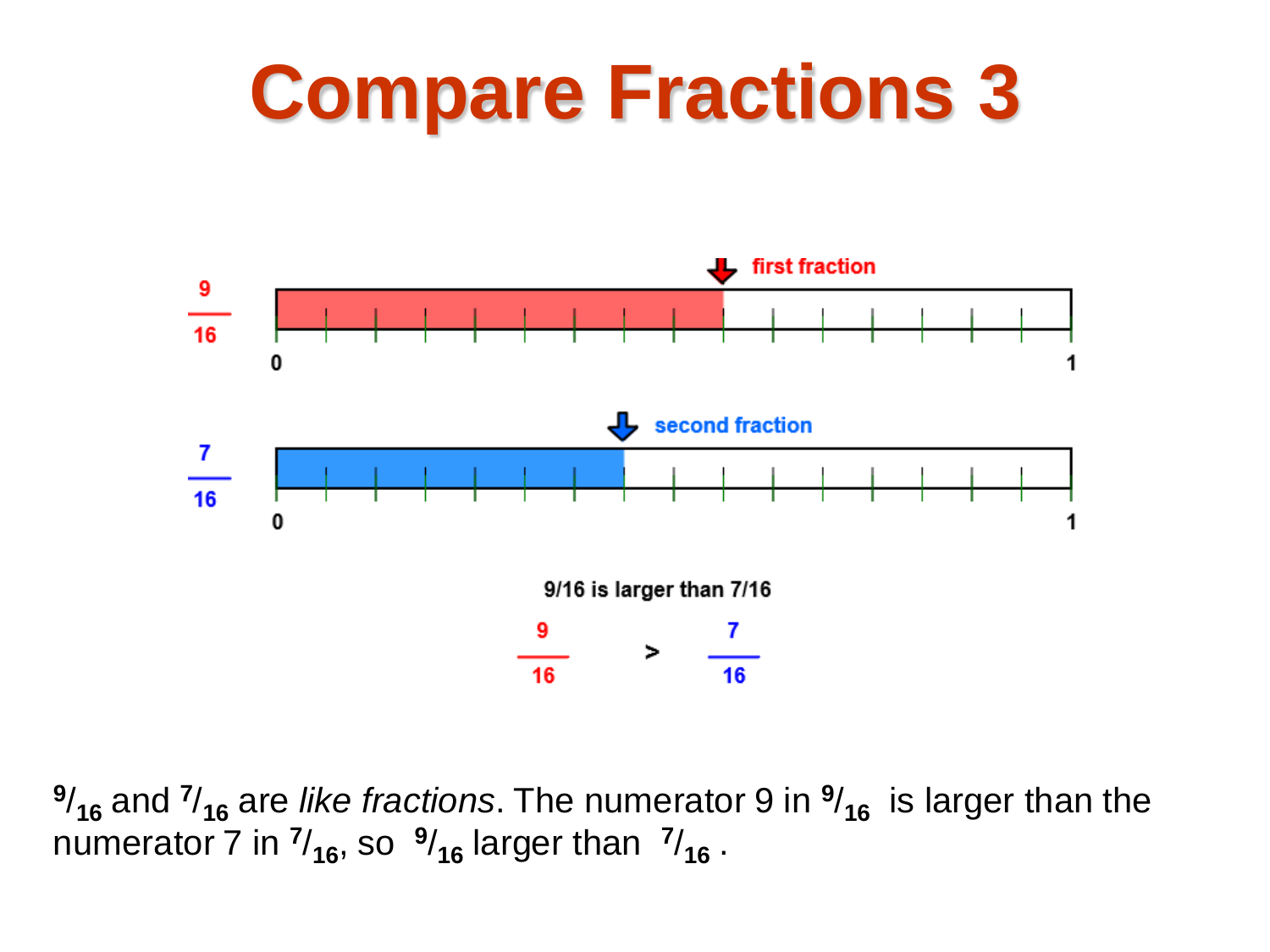

The fractions **<sup>2</sup>**/**<sup>3</sup>** and **<sup>2</sup>**/**<sup>5</sup>** have the same numerator. The denominator 3 in the fraction  $\frac{2}{3}$  means that the unit has less parts, making the parts larger. Therefore,  $\frac{2}{3}$  is larger than  $\frac{2}{5}$ .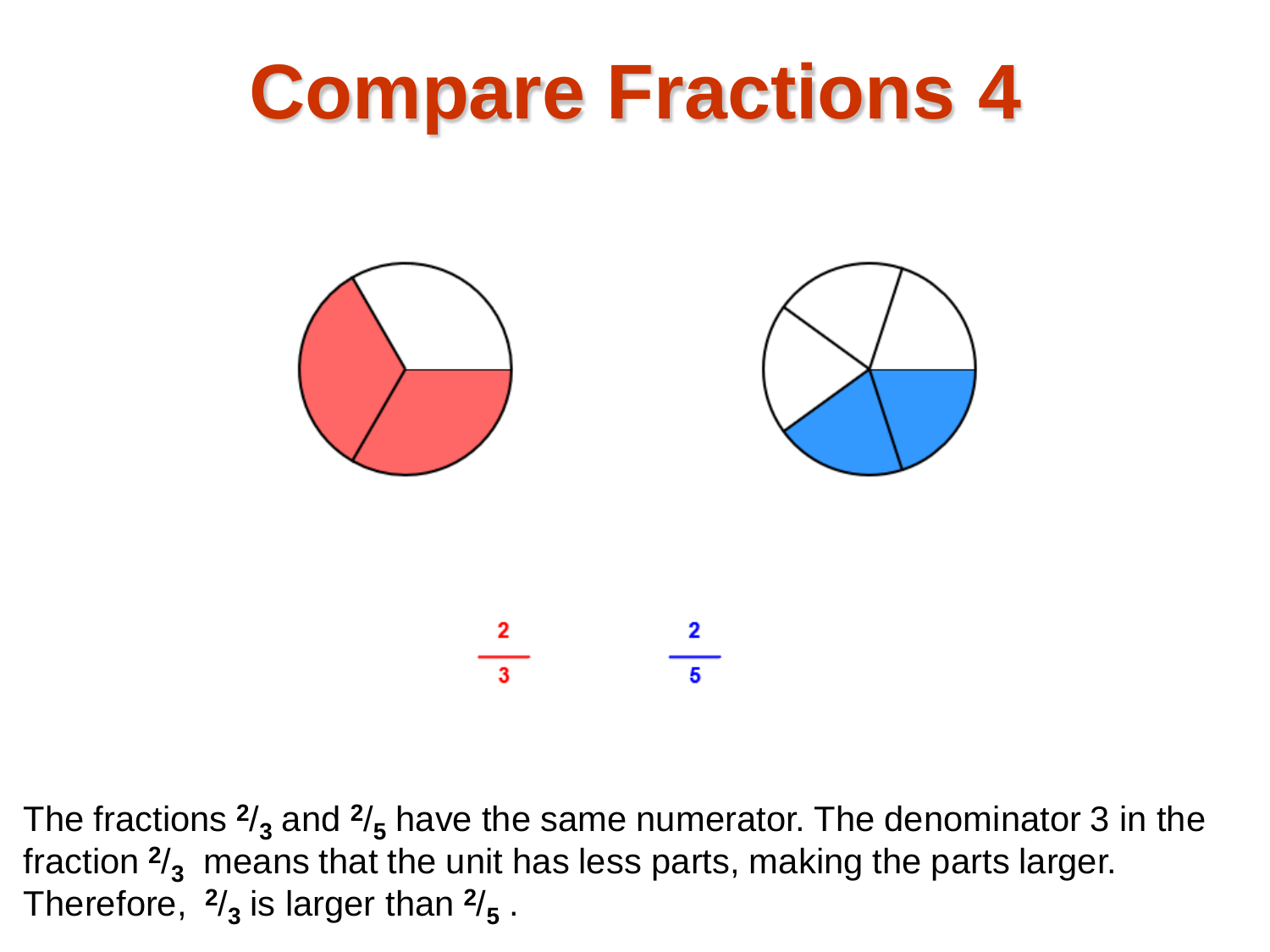





The larger the denominator the smaller the fraction.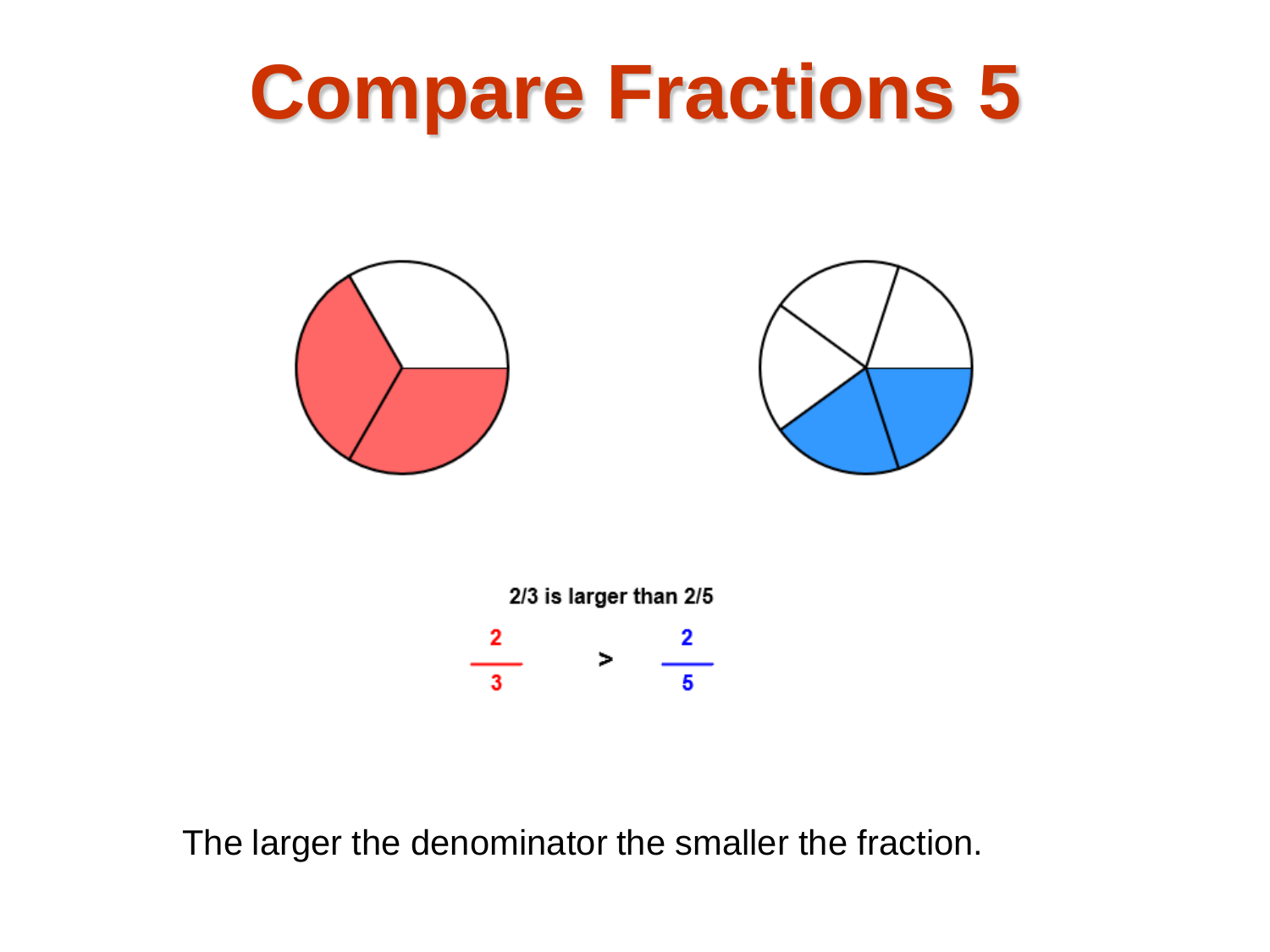

The fractions  $\frac{3}{4}$  and  $\frac{5}{8}$  have unlike denominators and unlike numerators. Fractions that have unlike denominators are *unlike fractions*.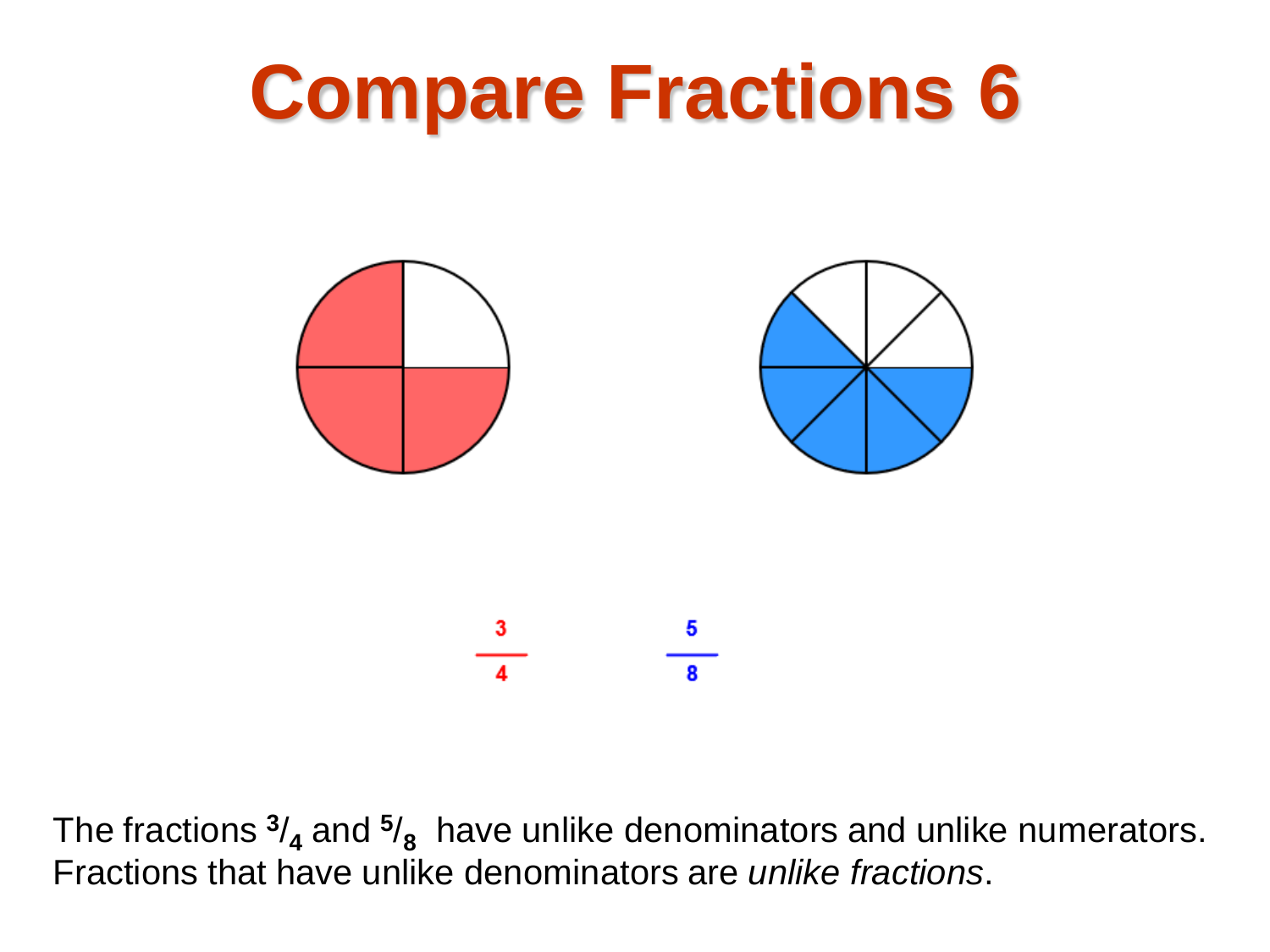

To compare **<sup>3</sup>**/**<sup>4</sup>** and **<sup>5</sup>**/**8 ,** rename one or both fractions so that they will have the same denominators. Since the two fractions are now *like fractions,*  compare the fractions by comparing the numerators. Now that **<sup>3</sup>**/**<sup>4</sup>** is renamed as  $\frac{6}{8}$ , we can now compare the numerators of  $\frac{6}{8}$  and  $\frac{5}{8}$ .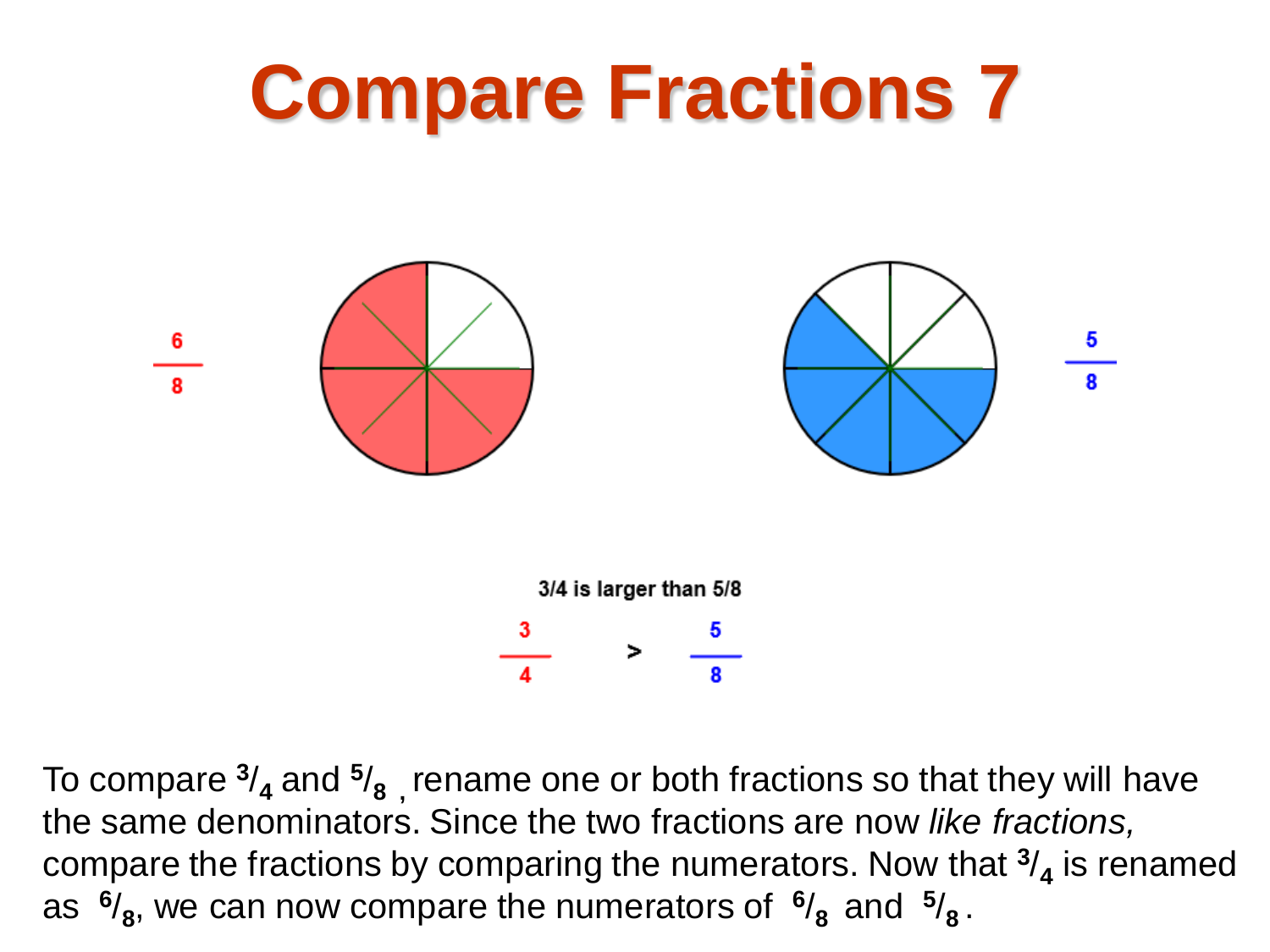To compare fractions with unlike denominators rename the fractions so that they will have with like or common denominators, making them *like fractions*.

To find a common denominator:

Think of the denominators 4 and 8 in **<sup>3</sup>**/**<sup>4</sup>** and **<sup>5</sup>**/**8** . Does the smaller denominator 4 divide evenly into the larger 8? Yes, then the larger denominator 8 is the common denominator.

If the smaller denominator does not divide evenly into the larger, multiply the larger denominator by 2, 3, and then 4, etc. Each time check for division by the smaller denominator.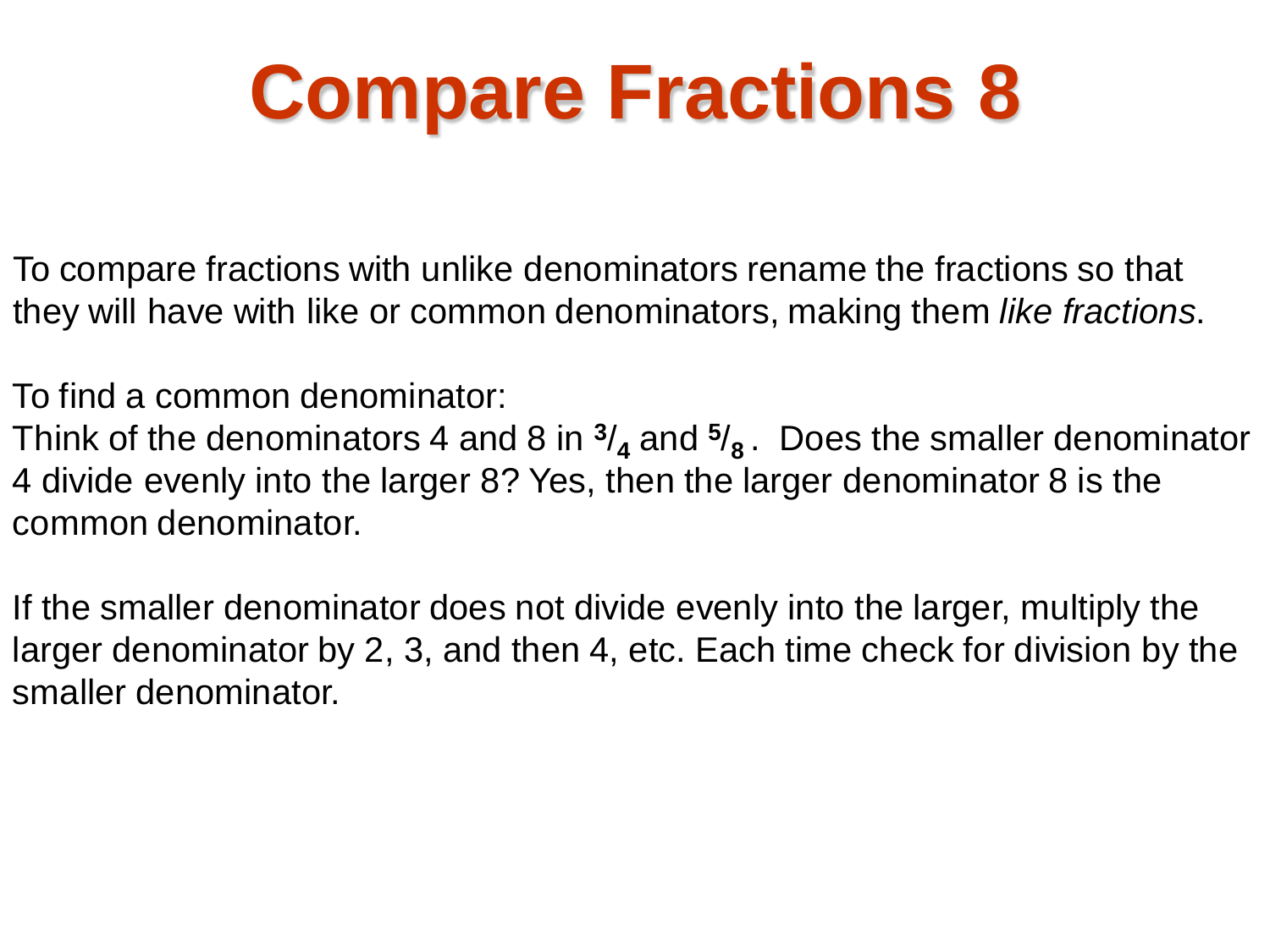In the fractions 3/4 and 2/3:

1. Multiply the larger denominator 4 by 2 to get 8. Does the denominator 3 divide evenly into 8? No.

2. Multiply the larger denominator 4 by 3 to get 12. Does the denominator 3 divide evenly into12? Yes. So 12 is a common denominator of the denominators 4 and 3.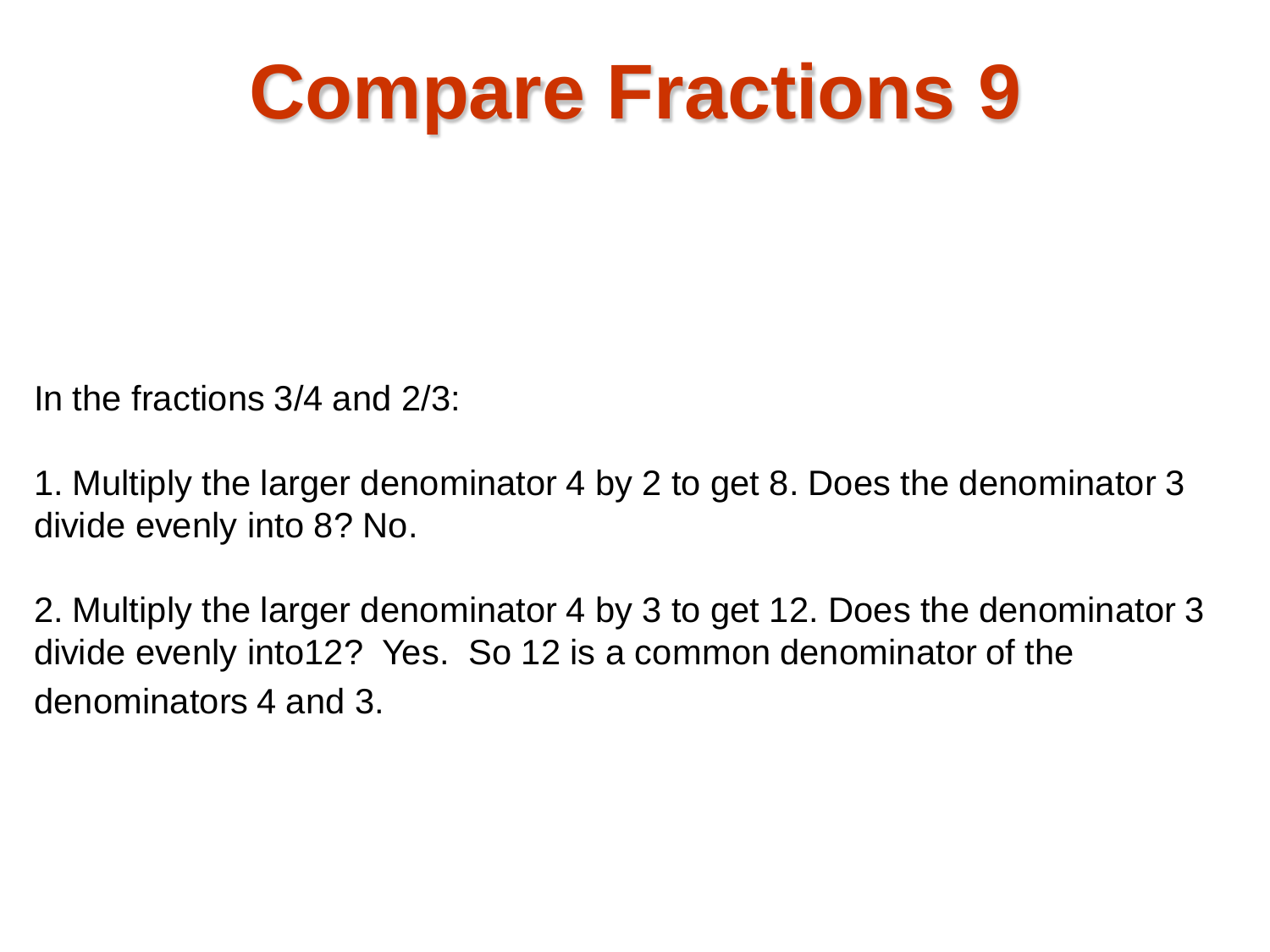Now that we know that 12 is the *least common denominator* for the fractions  $\frac{3}{4}$  and  $\frac{2}{3}$ , we can write each fraction with a denominator of 12 using the procedure in Rename Fractions To Higher Terms.

 $\frac{3}{4} = \frac{9}{12}$ 

 $\frac{2}{3} = \frac{8}{12}$ 

**<sup>9</sup>**/**12** and **<sup>8</sup>**/**12** are *like fractions* so now all we have to do is compare the numerators. Since 9 is greater than 8 the fraction **<sup>9</sup>**/**12** is greater than **<sup>8</sup>**/**12 .**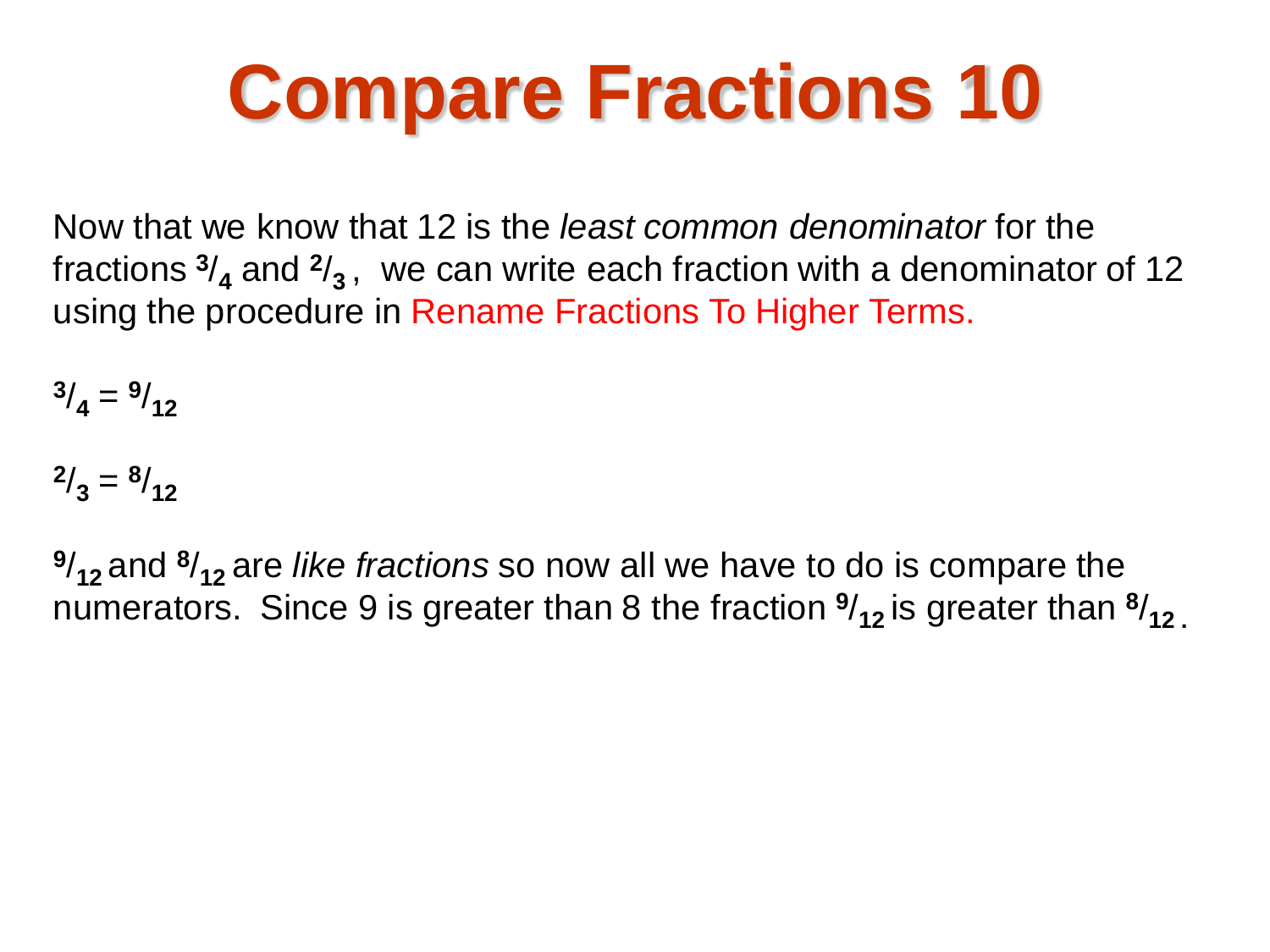

Here is the picture of  $\frac{3}{4}$  and  $\frac{2}{3}$ . The picture shows that  $\frac{3}{4}$  is larger than  $\frac{2}{3}$ . Notice that each fraction has been renamed to  $\frac{9}{12}$  and  $\frac{8}{12}$ .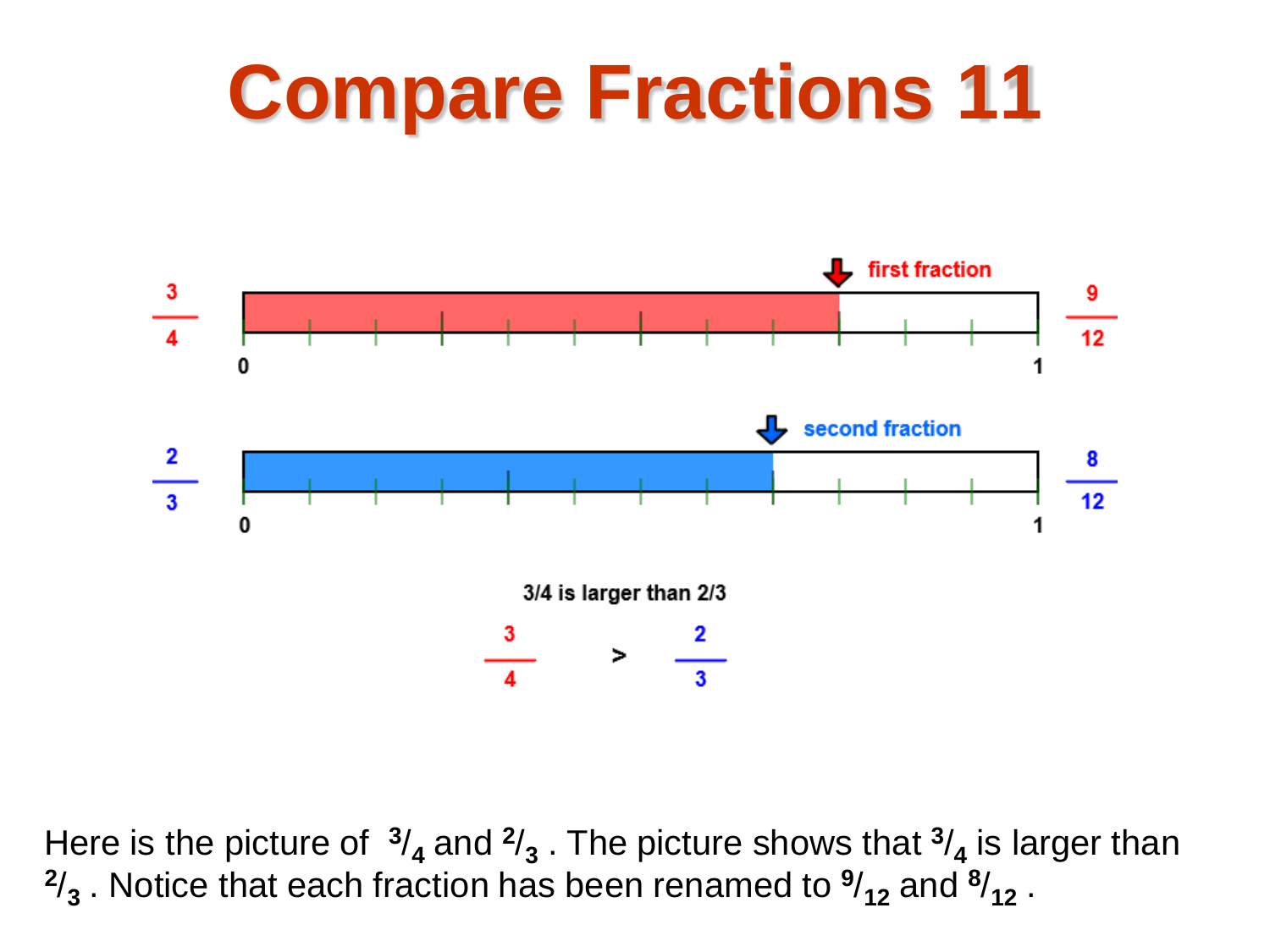

The *common denominator* of 5 and 4 is 20 because both 5 and 4 divide evenly into 20.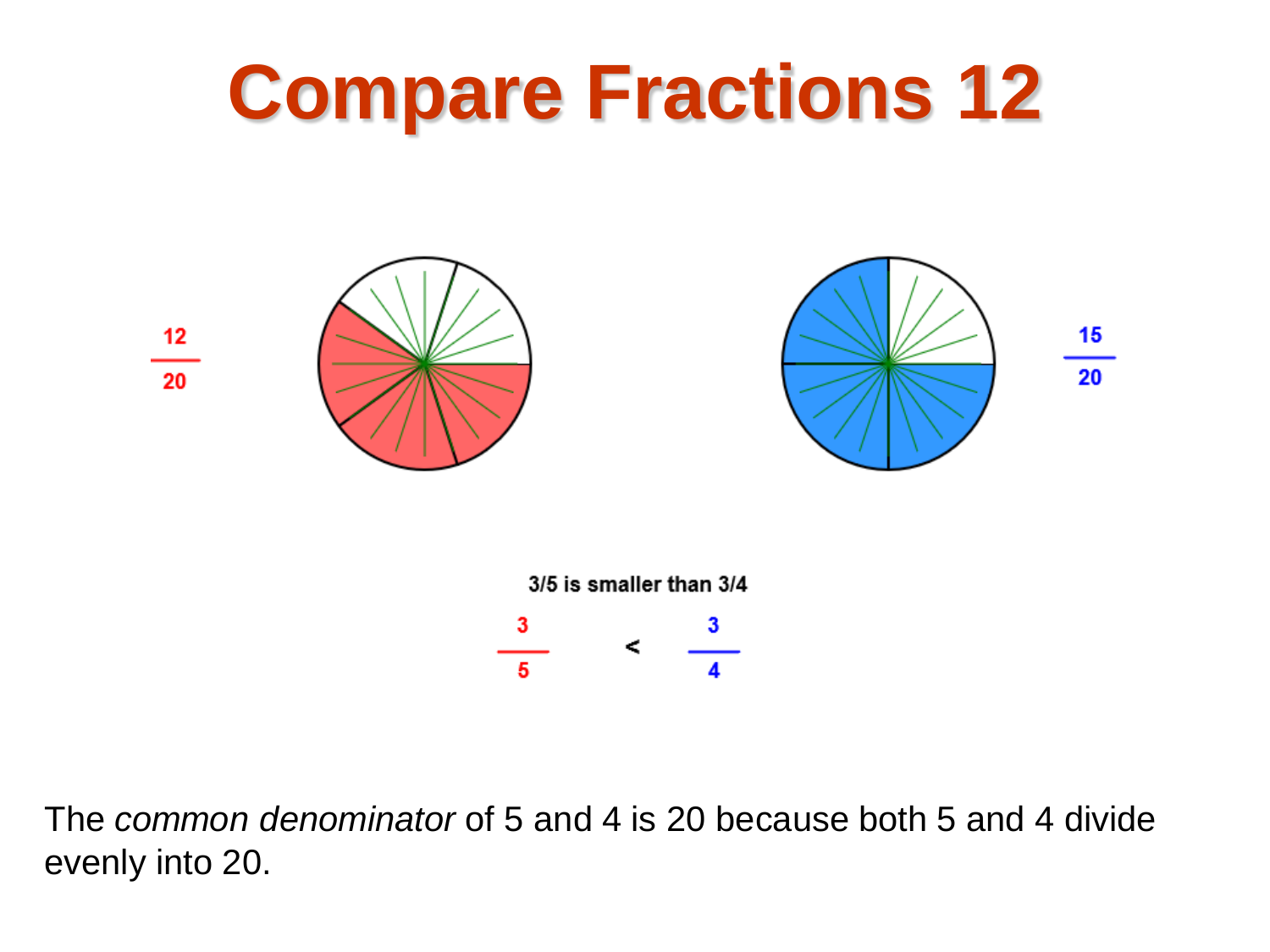

The numerators are the same in  $\frac{3}{5}$  and  $\frac{3}{4}$ . The smaller denominator will give a larger fraction.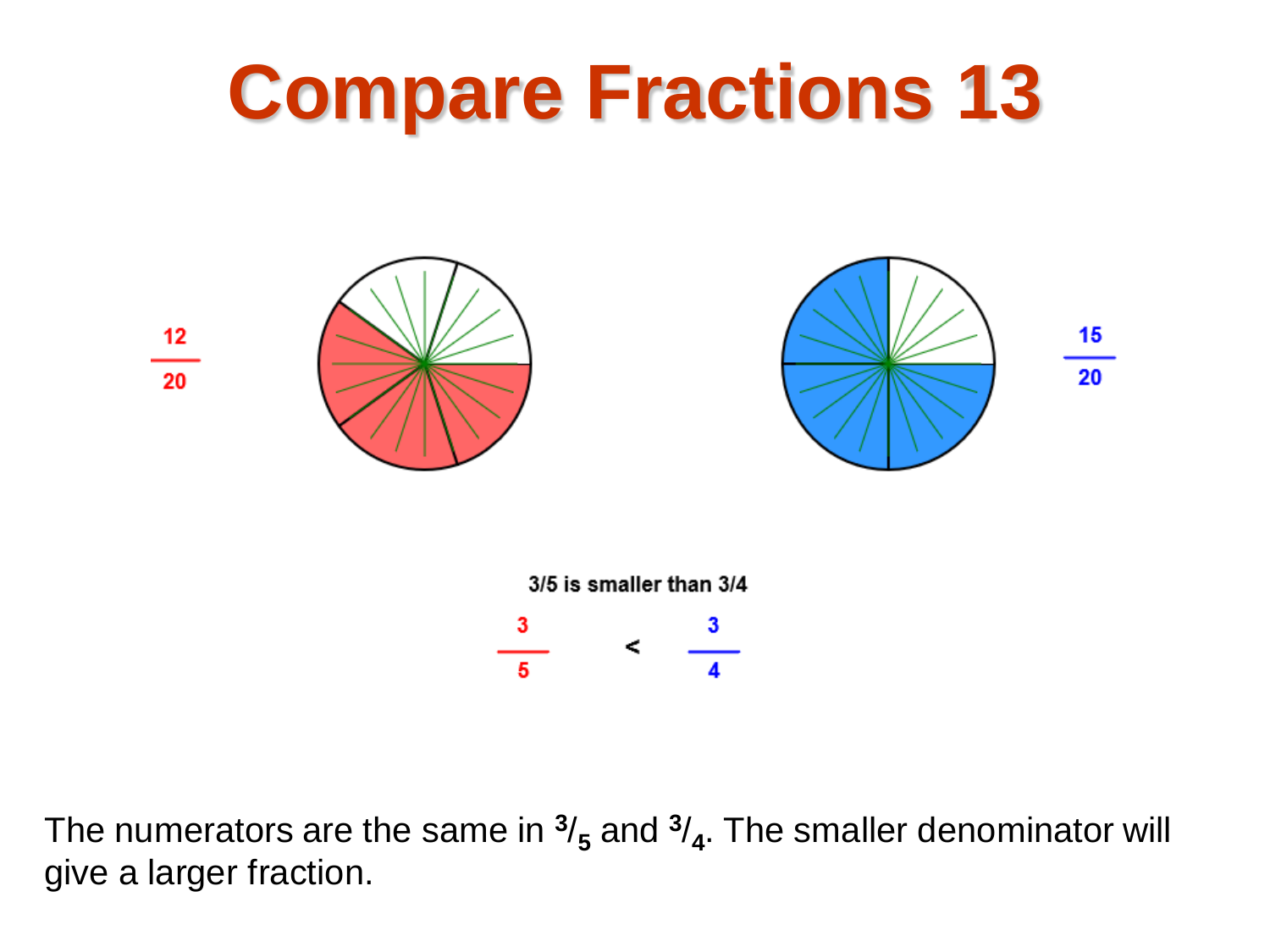

Another method for comparing is to think of the fractions. In this example it is obvious that  $\frac{1}{3}$  is smaller than  $\frac{7}{8}$ . For one thing,  $\frac{1}{3}$  is smaller than  $\frac{1}{2}$ and  $\frac{7}{8}$  is larger than  $\frac{1}{2}$ .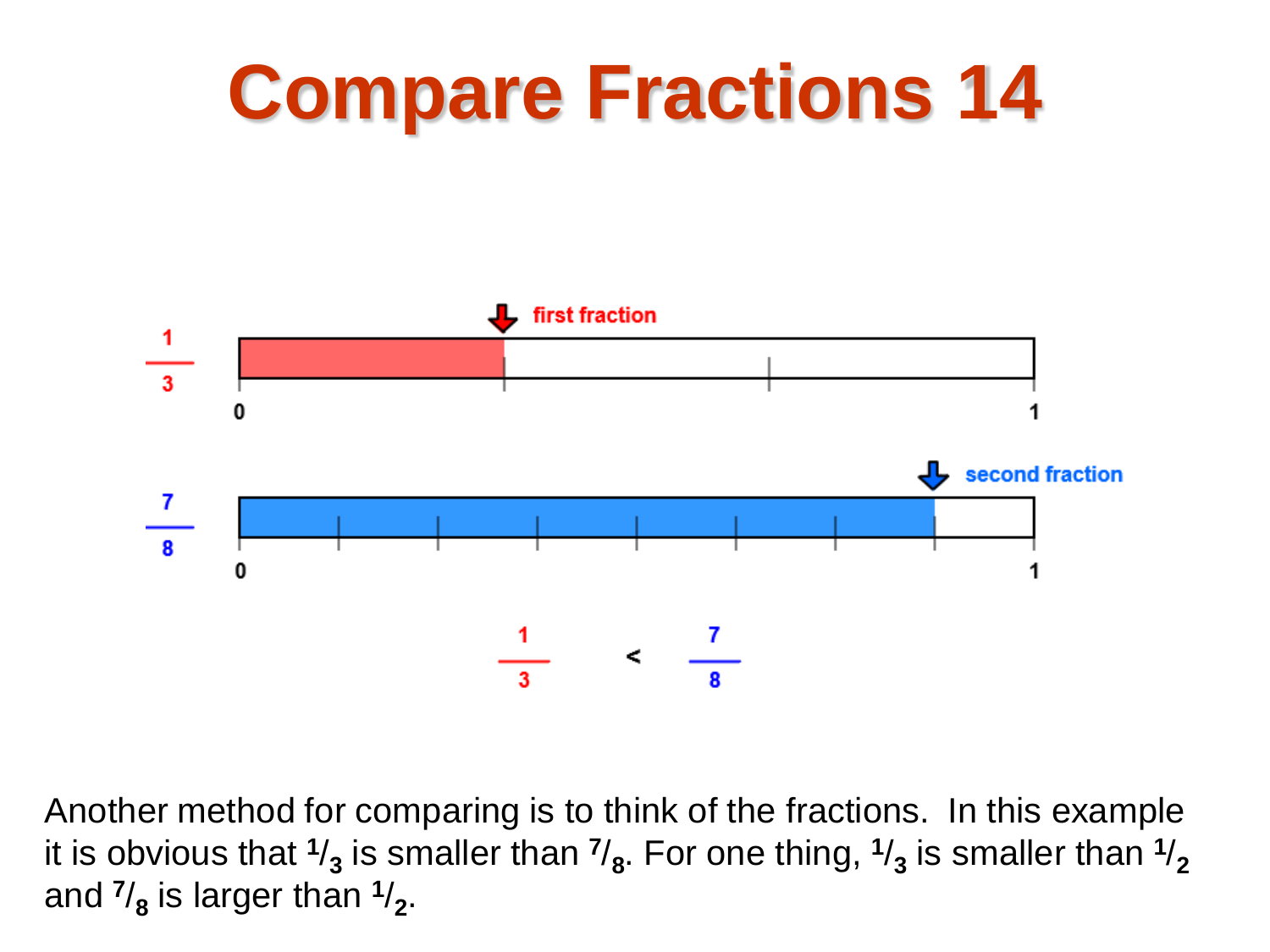Being able to compare fractions by picturing them in your mind will help you arrive at an answer more quickly than with calculation. As mentioned before, as the numerator increases it means that you have selected more parts. As the denominator increases it means that the parts are smaller.

Which is larger, **<sup>5</sup>**/**<sup>8</sup>** or **<sup>7</sup>**/**16**?